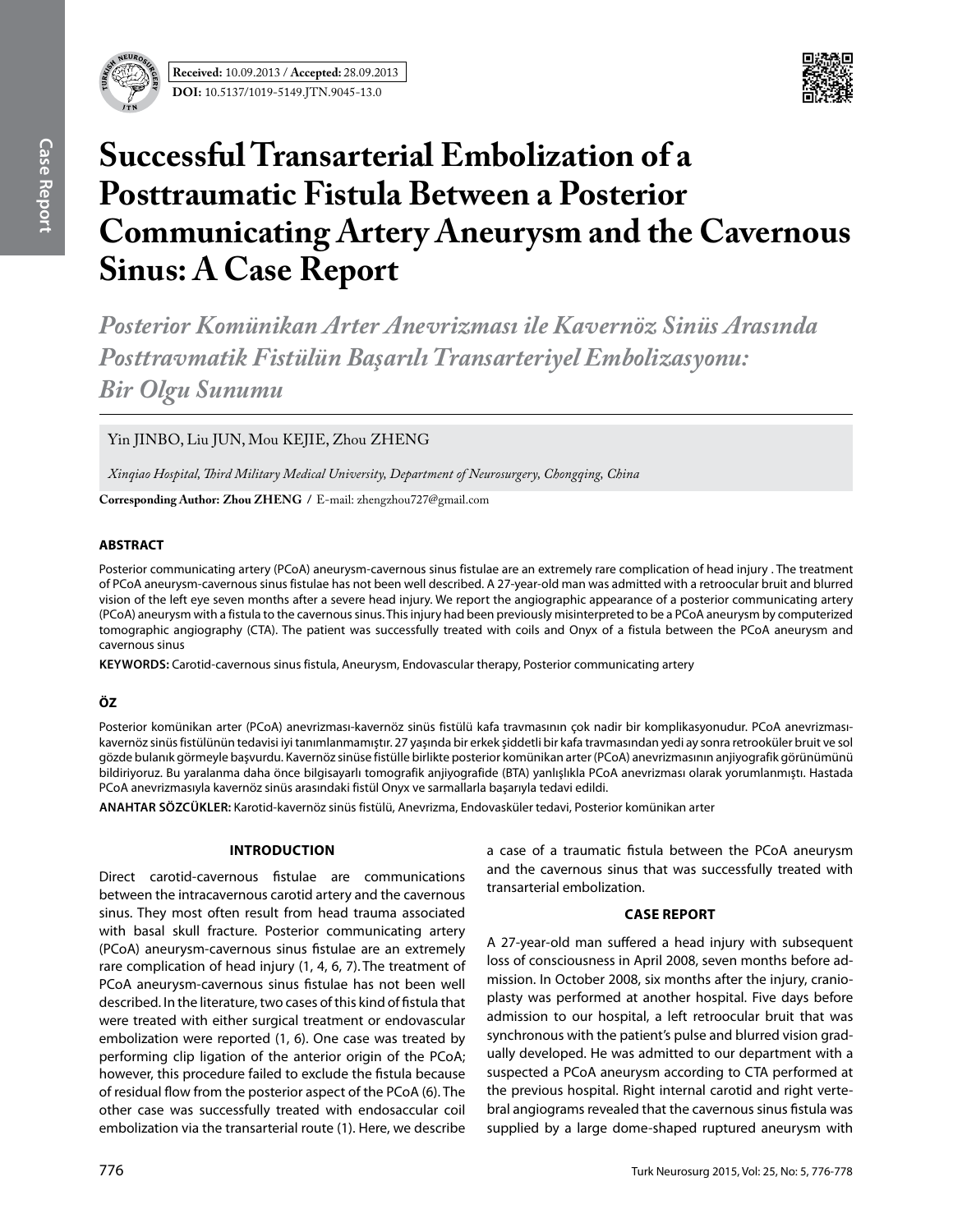dimensions of 15 mm 21 mm arising from the PCoA (Figure 1A-D). A vertebral artery injection opacified the aneurysm, cavernous sinus, and the supraclinoid internal carotid artery. Thus, the patient was diagnosed with a posttraumatic PCoA aneurysm-cavernous sinus fistula. Using the transfemoral route, we attempted to place an Excelsior SL-10 microcatheter into the aneurysm through the proximal and distal PCoA, but we failed. We then placed the microcatheter in the distal PCoA through a guiding catheter positioned in the ipsilateral vertebral artery, and one Guglielmi detachable coil (GDC)- 10 (2 mm 3 cm; Boston Scientific, Massachusetts, USA) was deposited into the artery. An additional GDC-10 coil (2 mm 2 cm) was also deposited. Immediately after the procedure, angiography demonstrated complete occlusion of the artery. The Excelsior SL-10 catheter was subsequently advanced through the right internal carotid artery and to the proximal PCoA. Three GDC-10s (2 mm 4 cm; 2 mm 3 cm; 2 mm 3 cm) were deposited. Angiography demonstrated that the proximal PCoA continued to decompress through the fistula. After 0.2 ml of Onyx-18 was injected into the proximal PCoA, angiography demonstrated complete occlusion of the aneurysm and fistula, with sacrifice of the PCoA and without any drainage into the superior ophthalmic vein and inferior petrosal sinus. Three months after treatment, the patient's blurred vi-

sion had completely resolved. Subsequent angiography was scheduled for the patient's six-month follow-up examination, but the patient declined further examination.

#### **Discussion**

Direct carotid-cavernous fistulae are usually single connections between the cavernous carotid artery and the cavernous sinus. They most often result from posttraumatic tears of the internal carotid artery (ICA) trunk. A supraclinoid carotidcavernous sinus fistula caused by head trauma is rare. These types of fistulae include traumatic aneurysms of the supraclinoid ICA in association with a carotid-cavernous fistula, trigeminal cavernous fistulae, and carotid-cavernous fistulae produced by ruptured aneurysms of the meningohypophyseal branch.

The treatment of PCoA aneurysm-cavernous sinus fistulae has not been well described. To date, there are only two other cases reports in which fistulae developed between the PCoA aneurysm and the cavernous sinus after head injury (1, 6), and in another two case reports, fistulae developed between the PCoA and the cavernous sinus (4, 7). Tytle et al. (6) described a presumed posttraumatic direct fistula between a PCoA aneurysm and the cavernous sinus that was treated by performing proximal anterior clip ligation of the PCoA. This



**Figure 1: A)** Lateral right internal carotid angiogram shows rapid opacification of the cavernous sinus supplied by the ruptured PCoA aneurysm and the engorged ophthalmic vein. **B)** Lateral right vertebral angiogram shows the cavernous sinus fistula supplied by the ruptured PCoA aneurysm. **C)** Lateral right internal carotid artery angiogram immediately after the procedure demonstrates complete occlusion of the aneurysm and fistula with preservation of the internal carotid artery. **D)** Lateral vertebral angiogram demonstrates complete occlusion of the aneurysm and fistula with sacrifice of the PCoA.